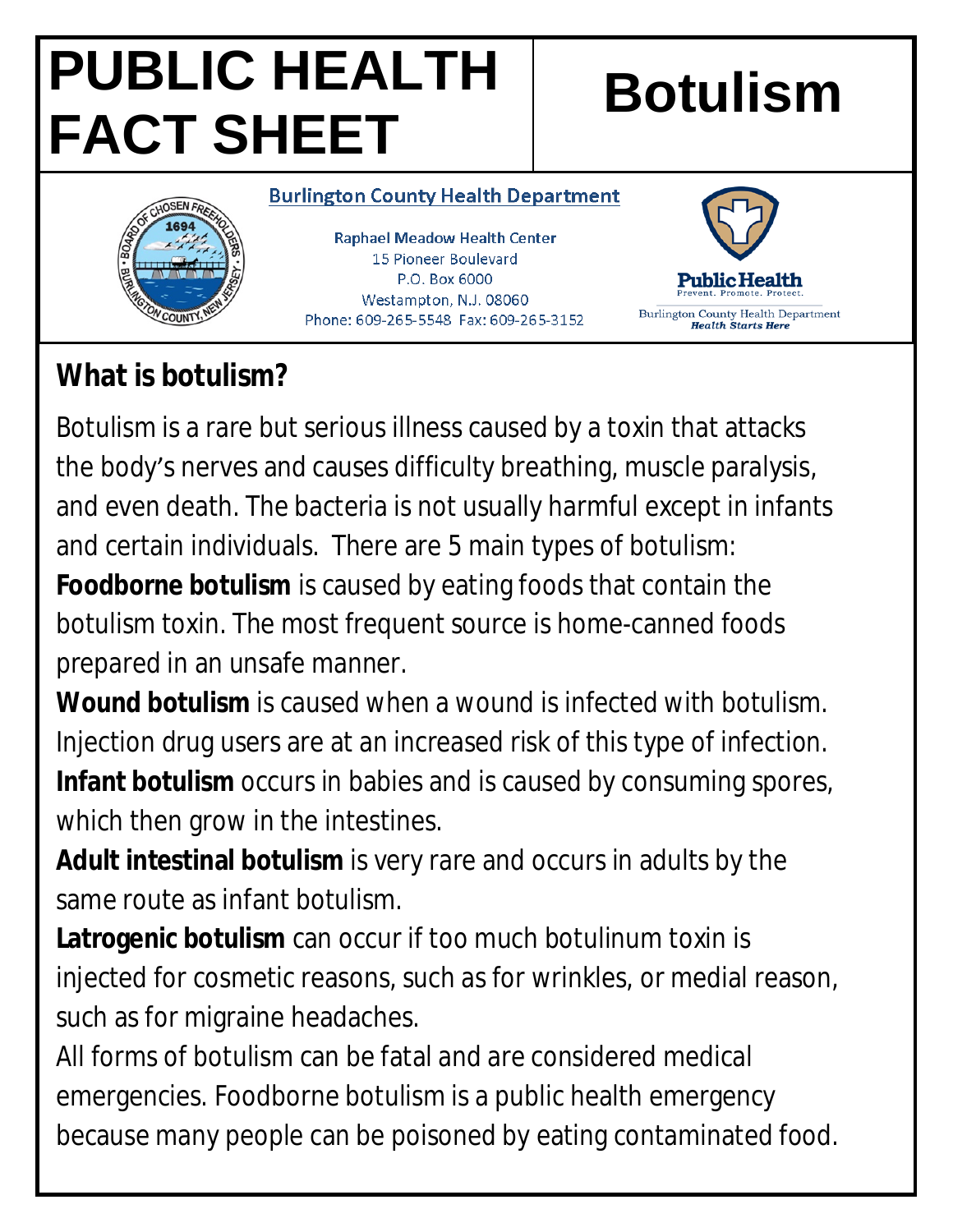#### **What are the symptoms of botulism?**

Classic symptoms of botulism include double vision, blurred vision, drooping eyes, slurred speech, difficulty swallowing, dry mouth, and muscle weakness. Infants with botulism often appear lethargic, feed poorly, are constipated, have a weak cry, and poor muscle tone.

If untreated, these symptoms may progress and symptoms may worsen to cause paralysis of the respiratory muscles, arms, legs, and trunk (area of body extending from neck to pelvis). In foodborne botulism, symptoms usually begin 18 to 36 hours after eating a contaminated food, but they can appear as early as 6 hours or as late as 10 days.

### **How is botulism treated?**

Giving the patients history and physical examination are usually not enough to diagnosis botulism. Certain tests may be needed to exclude other diseases to determine if botulism is the cause. These tests include a brain scan, spinal fluid examination, nerve conduction test, and a tensilon test.

Botulism can be treated with an antitoxin which blocks the action of the toxin circulating in the blood. Antitoxins are also available for infants. Doctors may try to remove any contaminated food in the gut by inducing vomiting or using enemas. Wounds should be treated to remove the source of the toxin followed by antibiotics. Respiratory failure and paralysis that occur with severe cases may require a patient to be on a breathing machine until paralysis improves. Botulism can result in death if not treated properly. However, in the past 50 years, the number of infected patients who die has fallen from 50% to 5%.